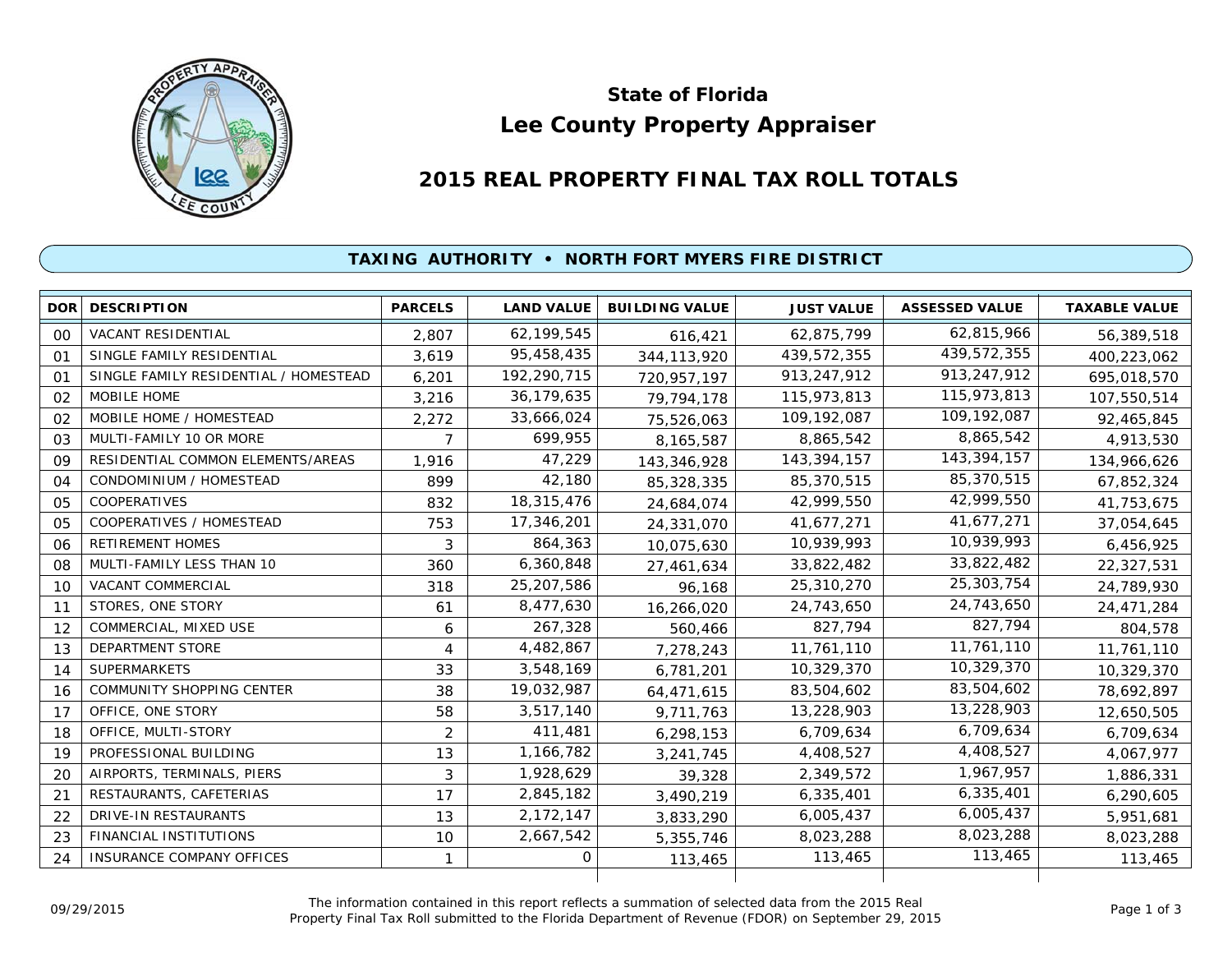### **TAXING AUTHORITY • NORTH FORT MYERS FIRE DISTRICT**

| 474,923<br>163,833<br>474,923<br>REPAIR SERVICE SHOPS<br>25<br>3<br>311,090<br>808,163<br>356,580<br>808,163<br>SERVICE STATIONS<br>4<br>26<br>451,583<br>8,658,230<br>3,416,010<br>8,658,230<br>27<br>AUTO SALES, REPAIR, ETC<br>53<br>5,242,220<br>231,966,401<br>167,581,690<br>PARKING LOTS, MH PARKS, ETC<br>51<br>231,968,579<br>28<br>64,384,711<br>69,764<br>44,797<br>FLORISTS, GREENHOUSES<br>69,764<br>30<br>$\mathbf{1}$<br>24,967<br>677,963<br>567,702<br>DRIVE-IN THEATER, OPEN STADIUM<br>677,963<br>31<br>$\mathbf{1}$<br>110,261<br>1,258,833<br>260,356<br>ENCLOSED THEATER/AUDITORIUM<br>3<br>1,258,833<br>32<br>998,477<br>1,941,698<br>$\overline{2}$<br>390,857<br>BOWLING ALLEYS, RINKS, ARENAS<br>1,941,698<br>34<br>1,550,841<br>2,283,215<br>716,760<br>2,283,215<br>TOURIST ATTRACTIONS<br>$\mathbf{1}$<br>35<br>1,566,455<br>4,907,503<br>3,611,974<br>4,907,503<br>GOLF COURSE, DRIVING RANGE<br>10<br>38<br>1,295,529<br>13, 118, 134<br>3, 165, 499<br>13,118,134<br>HOTELS, MOTELS<br>19<br>39<br>9,952,635<br>569,309<br>536,107<br>569,309<br>VACANT INDUSTRIAL<br>10<br>40<br>33,202<br>1,970,966<br>323,585<br>LIGHT MANUFACTURING<br>1,970,966<br>4<br>1,647,381<br>41<br>5,071,944<br>935,851<br>LUMBER YARDS, SAWMILLS<br>5,071,944<br>1<br>43<br>4,136,093<br>192,194<br>127,069<br>MINERAL PROCESSING<br>1<br>192,194<br>65,125<br>47<br>35, 154, 911<br>6,347,423<br>WAREHOUSING, DISTRIBUTION TERMINALS<br>108<br>35, 154, 911<br>28,807,488<br>48<br>332,719<br>183,095<br><b>OPEN STORAGE</b><br>$\overline{2}$<br>332,719<br>49<br>149,624<br>99,715<br>$\overline{2}$<br>99,715<br>742,005<br>51<br><b>CROPLAND CLASS I</b><br>$\Omega$<br>112,790<br>13,851<br>170,211<br>CROPLAND CLASS III<br>$\mathbf{1}$<br>53<br>98,939<br>28,427<br>28,427<br>307,851<br>TIMBERLAND INDEX 90+<br>3<br>54<br>$\Omega$<br>729,755<br>424,772<br><b>GRAZING LAND CLASS I</b><br>27<br>4,030,023<br>304,983<br>60<br>1,477,383<br>375,935<br><b>GRAZING LAND CLASS II</b><br>31<br>7,431,343<br>61<br>1,101,448<br>80,766<br>3<br>22,363<br><b>GRAZING LAND CLASS III</b><br>625,891<br>62<br>58,403<br>2,780<br>2,780<br><b>GRAZING LAND CLASS IV</b><br>$\mathbf{1}$<br>152,064<br>63<br>$\Omega$<br>15,916<br>15,916<br>988,941<br><b>GRAZING LAND CLASS V</b><br>6<br>64<br>$\Omega$<br>402,543<br>83,510<br>$\overline{2}$<br>455,139<br>ORCHARD GROVES, CITRUS, ETC<br>319,033<br>66<br>1,157,088<br>630,946<br>POULTRY, BEES, TROPICAL FISH, RABBITS<br>14<br>2,235,610<br>67<br>526,142<br>732,350<br>146,897<br>DAIRIES, FEED LOTS<br>8<br>1,035,013<br>68<br>585,453<br>477,306<br>43,970<br>ORNAMENTALS, MISCELLANEOUS AG<br>3<br>644,609<br>69<br>433,336<br>502,864<br>496,310<br>VACANT INSTITUTIONAL<br>27<br>502,864<br>70<br>6,554 | DOR <b>I</b> | <b>DESCRIPTION</b> | <b>PARCELS</b> | <b>LAND VALUE</b> | <b>BUILDING VALUE</b> | <b>JUST VALUE</b> | <b>ASSESSED VALUE</b> | <b>TAXABLE VALUE</b> |
|----------------------------------------------------------------------------------------------------------------------------------------------------------------------------------------------------------------------------------------------------------------------------------------------------------------------------------------------------------------------------------------------------------------------------------------------------------------------------------------------------------------------------------------------------------------------------------------------------------------------------------------------------------------------------------------------------------------------------------------------------------------------------------------------------------------------------------------------------------------------------------------------------------------------------------------------------------------------------------------------------------------------------------------------------------------------------------------------------------------------------------------------------------------------------------------------------------------------------------------------------------------------------------------------------------------------------------------------------------------------------------------------------------------------------------------------------------------------------------------------------------------------------------------------------------------------------------------------------------------------------------------------------------------------------------------------------------------------------------------------------------------------------------------------------------------------------------------------------------------------------------------------------------------------------------------------------------------------------------------------------------------------------------------------------------------------------------------------------------------------------------------------------------------------------------------------------------------------------------------------------------------------------------------------------------------------------------------------------------------------------------------------------------------------------------------------------------------------------------------------------------------------------------------------------------------------------------------------------------------------------------------------------------------------------------------------------------------------------------------------------------------------------------------|--------------|--------------------|----------------|-------------------|-----------------------|-------------------|-----------------------|----------------------|
|                                                                                                                                                                                                                                                                                                                                                                                                                                                                                                                                                                                                                                                                                                                                                                                                                                                                                                                                                                                                                                                                                                                                                                                                                                                                                                                                                                                                                                                                                                                                                                                                                                                                                                                                                                                                                                                                                                                                                                                                                                                                                                                                                                                                                                                                                                                                                                                                                                                                                                                                                                                                                                                                                                                                                                                        |              |                    |                |                   |                       |                   |                       | 474,923              |
|                                                                                                                                                                                                                                                                                                                                                                                                                                                                                                                                                                                                                                                                                                                                                                                                                                                                                                                                                                                                                                                                                                                                                                                                                                                                                                                                                                                                                                                                                                                                                                                                                                                                                                                                                                                                                                                                                                                                                                                                                                                                                                                                                                                                                                                                                                                                                                                                                                                                                                                                                                                                                                                                                                                                                                                        |              |                    |                |                   |                       |                   |                       | 808,163              |
|                                                                                                                                                                                                                                                                                                                                                                                                                                                                                                                                                                                                                                                                                                                                                                                                                                                                                                                                                                                                                                                                                                                                                                                                                                                                                                                                                                                                                                                                                                                                                                                                                                                                                                                                                                                                                                                                                                                                                                                                                                                                                                                                                                                                                                                                                                                                                                                                                                                                                                                                                                                                                                                                                                                                                                                        |              |                    |                |                   |                       |                   |                       | 8,534,120            |
|                                                                                                                                                                                                                                                                                                                                                                                                                                                                                                                                                                                                                                                                                                                                                                                                                                                                                                                                                                                                                                                                                                                                                                                                                                                                                                                                                                                                                                                                                                                                                                                                                                                                                                                                                                                                                                                                                                                                                                                                                                                                                                                                                                                                                                                                                                                                                                                                                                                                                                                                                                                                                                                                                                                                                                                        |              |                    |                |                   |                       |                   |                       | 230,519,772          |
|                                                                                                                                                                                                                                                                                                                                                                                                                                                                                                                                                                                                                                                                                                                                                                                                                                                                                                                                                                                                                                                                                                                                                                                                                                                                                                                                                                                                                                                                                                                                                                                                                                                                                                                                                                                                                                                                                                                                                                                                                                                                                                                                                                                                                                                                                                                                                                                                                                                                                                                                                                                                                                                                                                                                                                                        |              |                    |                |                   |                       |                   |                       | 69,764               |
|                                                                                                                                                                                                                                                                                                                                                                                                                                                                                                                                                                                                                                                                                                                                                                                                                                                                                                                                                                                                                                                                                                                                                                                                                                                                                                                                                                                                                                                                                                                                                                                                                                                                                                                                                                                                                                                                                                                                                                                                                                                                                                                                                                                                                                                                                                                                                                                                                                                                                                                                                                                                                                                                                                                                                                                        |              |                    |                |                   |                       |                   |                       | 677,963              |
|                                                                                                                                                                                                                                                                                                                                                                                                                                                                                                                                                                                                                                                                                                                                                                                                                                                                                                                                                                                                                                                                                                                                                                                                                                                                                                                                                                                                                                                                                                                                                                                                                                                                                                                                                                                                                                                                                                                                                                                                                                                                                                                                                                                                                                                                                                                                                                                                                                                                                                                                                                                                                                                                                                                                                                                        |              |                    |                |                   |                       |                   |                       | $\Omega$             |
|                                                                                                                                                                                                                                                                                                                                                                                                                                                                                                                                                                                                                                                                                                                                                                                                                                                                                                                                                                                                                                                                                                                                                                                                                                                                                                                                                                                                                                                                                                                                                                                                                                                                                                                                                                                                                                                                                                                                                                                                                                                                                                                                                                                                                                                                                                                                                                                                                                                                                                                                                                                                                                                                                                                                                                                        |              |                    |                |                   |                       |                   |                       | 1,941,698            |
|                                                                                                                                                                                                                                                                                                                                                                                                                                                                                                                                                                                                                                                                                                                                                                                                                                                                                                                                                                                                                                                                                                                                                                                                                                                                                                                                                                                                                                                                                                                                                                                                                                                                                                                                                                                                                                                                                                                                                                                                                                                                                                                                                                                                                                                                                                                                                                                                                                                                                                                                                                                                                                                                                                                                                                                        |              |                    |                |                   |                       |                   |                       | 2,283,215            |
|                                                                                                                                                                                                                                                                                                                                                                                                                                                                                                                                                                                                                                                                                                                                                                                                                                                                                                                                                                                                                                                                                                                                                                                                                                                                                                                                                                                                                                                                                                                                                                                                                                                                                                                                                                                                                                                                                                                                                                                                                                                                                                                                                                                                                                                                                                                                                                                                                                                                                                                                                                                                                                                                                                                                                                                        |              |                    |                |                   |                       |                   |                       | 4,803,632            |
|                                                                                                                                                                                                                                                                                                                                                                                                                                                                                                                                                                                                                                                                                                                                                                                                                                                                                                                                                                                                                                                                                                                                                                                                                                                                                                                                                                                                                                                                                                                                                                                                                                                                                                                                                                                                                                                                                                                                                                                                                                                                                                                                                                                                                                                                                                                                                                                                                                                                                                                                                                                                                                                                                                                                                                                        |              |                    |                |                   |                       |                   |                       | 8,657,379            |
|                                                                                                                                                                                                                                                                                                                                                                                                                                                                                                                                                                                                                                                                                                                                                                                                                                                                                                                                                                                                                                                                                                                                                                                                                                                                                                                                                                                                                                                                                                                                                                                                                                                                                                                                                                                                                                                                                                                                                                                                                                                                                                                                                                                                                                                                                                                                                                                                                                                                                                                                                                                                                                                                                                                                                                                        |              |                    |                |                   |                       |                   |                       | 569,309              |
|                                                                                                                                                                                                                                                                                                                                                                                                                                                                                                                                                                                                                                                                                                                                                                                                                                                                                                                                                                                                                                                                                                                                                                                                                                                                                                                                                                                                                                                                                                                                                                                                                                                                                                                                                                                                                                                                                                                                                                                                                                                                                                                                                                                                                                                                                                                                                                                                                                                                                                                                                                                                                                                                                                                                                                                        |              |                    |                |                   |                       |                   |                       | 1,969,246            |
|                                                                                                                                                                                                                                                                                                                                                                                                                                                                                                                                                                                                                                                                                                                                                                                                                                                                                                                                                                                                                                                                                                                                                                                                                                                                                                                                                                                                                                                                                                                                                                                                                                                                                                                                                                                                                                                                                                                                                                                                                                                                                                                                                                                                                                                                                                                                                                                                                                                                                                                                                                                                                                                                                                                                                                                        |              |                    |                |                   |                       |                   |                       | 5,071,944            |
|                                                                                                                                                                                                                                                                                                                                                                                                                                                                                                                                                                                                                                                                                                                                                                                                                                                                                                                                                                                                                                                                                                                                                                                                                                                                                                                                                                                                                                                                                                                                                                                                                                                                                                                                                                                                                                                                                                                                                                                                                                                                                                                                                                                                                                                                                                                                                                                                                                                                                                                                                                                                                                                                                                                                                                                        |              |                    |                |                   |                       |                   |                       | 192,194              |
|                                                                                                                                                                                                                                                                                                                                                                                                                                                                                                                                                                                                                                                                                                                                                                                                                                                                                                                                                                                                                                                                                                                                                                                                                                                                                                                                                                                                                                                                                                                                                                                                                                                                                                                                                                                                                                                                                                                                                                                                                                                                                                                                                                                                                                                                                                                                                                                                                                                                                                                                                                                                                                                                                                                                                                                        |              |                    |                |                   |                       |                   |                       | 34,925,046           |
|                                                                                                                                                                                                                                                                                                                                                                                                                                                                                                                                                                                                                                                                                                                                                                                                                                                                                                                                                                                                                                                                                                                                                                                                                                                                                                                                                                                                                                                                                                                                                                                                                                                                                                                                                                                                                                                                                                                                                                                                                                                                                                                                                                                                                                                                                                                                                                                                                                                                                                                                                                                                                                                                                                                                                                                        |              |                    |                |                   |                       |                   |                       | 332,719              |
|                                                                                                                                                                                                                                                                                                                                                                                                                                                                                                                                                                                                                                                                                                                                                                                                                                                                                                                                                                                                                                                                                                                                                                                                                                                                                                                                                                                                                                                                                                                                                                                                                                                                                                                                                                                                                                                                                                                                                                                                                                                                                                                                                                                                                                                                                                                                                                                                                                                                                                                                                                                                                                                                                                                                                                                        |              |                    |                |                   |                       |                   |                       | 99,715               |
|                                                                                                                                                                                                                                                                                                                                                                                                                                                                                                                                                                                                                                                                                                                                                                                                                                                                                                                                                                                                                                                                                                                                                                                                                                                                                                                                                                                                                                                                                                                                                                                                                                                                                                                                                                                                                                                                                                                                                                                                                                                                                                                                                                                                                                                                                                                                                                                                                                                                                                                                                                                                                                                                                                                                                                                        |              |                    |                |                   |                       |                   |                       | 73,643               |
|                                                                                                                                                                                                                                                                                                                                                                                                                                                                                                                                                                                                                                                                                                                                                                                                                                                                                                                                                                                                                                                                                                                                                                                                                                                                                                                                                                                                                                                                                                                                                                                                                                                                                                                                                                                                                                                                                                                                                                                                                                                                                                                                                                                                                                                                                                                                                                                                                                                                                                                                                                                                                                                                                                                                                                                        |              |                    |                |                   |                       |                   |                       | 28,427               |
|                                                                                                                                                                                                                                                                                                                                                                                                                                                                                                                                                                                                                                                                                                                                                                                                                                                                                                                                                                                                                                                                                                                                                                                                                                                                                                                                                                                                                                                                                                                                                                                                                                                                                                                                                                                                                                                                                                                                                                                                                                                                                                                                                                                                                                                                                                                                                                                                                                                                                                                                                                                                                                                                                                                                                                                        |              |                    |                |                   |                       |                   |                       | 625,184              |
|                                                                                                                                                                                                                                                                                                                                                                                                                                                                                                                                                                                                                                                                                                                                                                                                                                                                                                                                                                                                                                                                                                                                                                                                                                                                                                                                                                                                                                                                                                                                                                                                                                                                                                                                                                                                                                                                                                                                                                                                                                                                                                                                                                                                                                                                                                                                                                                                                                                                                                                                                                                                                                                                                                                                                                                        |              |                    |                |                   |                       |                   |                       | 1,150,861            |
|                                                                                                                                                                                                                                                                                                                                                                                                                                                                                                                                                                                                                                                                                                                                                                                                                                                                                                                                                                                                                                                                                                                                                                                                                                                                                                                                                                                                                                                                                                                                                                                                                                                                                                                                                                                                                                                                                                                                                                                                                                                                                                                                                                                                                                                                                                                                                                                                                                                                                                                                                                                                                                                                                                                                                                                        |              |                    |                |                   |                       |                   |                       | 57,230               |
|                                                                                                                                                                                                                                                                                                                                                                                                                                                                                                                                                                                                                                                                                                                                                                                                                                                                                                                                                                                                                                                                                                                                                                                                                                                                                                                                                                                                                                                                                                                                                                                                                                                                                                                                                                                                                                                                                                                                                                                                                                                                                                                                                                                                                                                                                                                                                                                                                                                                                                                                                                                                                                                                                                                                                                                        |              |                    |                |                   |                       |                   |                       | 2,780                |
|                                                                                                                                                                                                                                                                                                                                                                                                                                                                                                                                                                                                                                                                                                                                                                                                                                                                                                                                                                                                                                                                                                                                                                                                                                                                                                                                                                                                                                                                                                                                                                                                                                                                                                                                                                                                                                                                                                                                                                                                                                                                                                                                                                                                                                                                                                                                                                                                                                                                                                                                                                                                                                                                                                                                                                                        |              |                    |                |                   |                       |                   |                       | 15,916               |
|                                                                                                                                                                                                                                                                                                                                                                                                                                                                                                                                                                                                                                                                                                                                                                                                                                                                                                                                                                                                                                                                                                                                                                                                                                                                                                                                                                                                                                                                                                                                                                                                                                                                                                                                                                                                                                                                                                                                                                                                                                                                                                                                                                                                                                                                                                                                                                                                                                                                                                                                                                                                                                                                                                                                                                                        |              |                    |                |                   |                       |                   |                       | 226,432              |
|                                                                                                                                                                                                                                                                                                                                                                                                                                                                                                                                                                                                                                                                                                                                                                                                                                                                                                                                                                                                                                                                                                                                                                                                                                                                                                                                                                                                                                                                                                                                                                                                                                                                                                                                                                                                                                                                                                                                                                                                                                                                                                                                                                                                                                                                                                                                                                                                                                                                                                                                                                                                                                                                                                                                                                                        |              |                    |                |                   |                       |                   |                       | 881,949              |
|                                                                                                                                                                                                                                                                                                                                                                                                                                                                                                                                                                                                                                                                                                                                                                                                                                                                                                                                                                                                                                                                                                                                                                                                                                                                                                                                                                                                                                                                                                                                                                                                                                                                                                                                                                                                                                                                                                                                                                                                                                                                                                                                                                                                                                                                                                                                                                                                                                                                                                                                                                                                                                                                                                                                                                                        |              |                    |                |                   |                       |                   |                       | 427,213              |
|                                                                                                                                                                                                                                                                                                                                                                                                                                                                                                                                                                                                                                                                                                                                                                                                                                                                                                                                                                                                                                                                                                                                                                                                                                                                                                                                                                                                                                                                                                                                                                                                                                                                                                                                                                                                                                                                                                                                                                                                                                                                                                                                                                                                                                                                                                                                                                                                                                                                                                                                                                                                                                                                                                                                                                                        |              |                    |                |                   |                       |                   |                       | 263,885              |
|                                                                                                                                                                                                                                                                                                                                                                                                                                                                                                                                                                                                                                                                                                                                                                                                                                                                                                                                                                                                                                                                                                                                                                                                                                                                                                                                                                                                                                                                                                                                                                                                                                                                                                                                                                                                                                                                                                                                                                                                                                                                                                                                                                                                                                                                                                                                                                                                                                                                                                                                                                                                                                                                                                                                                                                        |              |                    |                |                   |                       |                   |                       | $\circ$              |
|                                                                                                                                                                                                                                                                                                                                                                                                                                                                                                                                                                                                                                                                                                                                                                                                                                                                                                                                                                                                                                                                                                                                                                                                                                                                                                                                                                                                                                                                                                                                                                                                                                                                                                                                                                                                                                                                                                                                                                                                                                                                                                                                                                                                                                                                                                                                                                                                                                                                                                                                                                                                                                                                                                                                                                                        | 71           | CHURCHES, TEMPLES  | 45             | 4,669,918         | 34,502,020            | 39,205,202        | 39,171,938            | 0                    |
| 3,183,314<br>190,709<br>HOMES FOR THE AGED<br>3<br>3, 183, 314<br>74<br>2,992,605                                                                                                                                                                                                                                                                                                                                                                                                                                                                                                                                                                                                                                                                                                                                                                                                                                                                                                                                                                                                                                                                                                                                                                                                                                                                                                                                                                                                                                                                                                                                                                                                                                                                                                                                                                                                                                                                                                                                                                                                                                                                                                                                                                                                                                                                                                                                                                                                                                                                                                                                                                                                                                                                                                      |              |                    |                |                   |                       |                   |                       | $\mathbf 0$          |
| 7,660,986<br>1,411,666<br>ORPHANAGES, NON-PROFIT SERVICE<br>21<br>7,660,986<br>75<br>6,249,320                                                                                                                                                                                                                                                                                                                                                                                                                                                                                                                                                                                                                                                                                                                                                                                                                                                                                                                                                                                                                                                                                                                                                                                                                                                                                                                                                                                                                                                                                                                                                                                                                                                                                                                                                                                                                                                                                                                                                                                                                                                                                                                                                                                                                                                                                                                                                                                                                                                                                                                                                                                                                                                                                         |              |                    |                |                   |                       |                   |                       | 0                    |
| 100<br>100<br>MORTUARY, CEMETERY, CREMATORIUM<br>100<br>76<br>$\mathbf{1}$<br>$\Omega$                                                                                                                                                                                                                                                                                                                                                                                                                                                                                                                                                                                                                                                                                                                                                                                                                                                                                                                                                                                                                                                                                                                                                                                                                                                                                                                                                                                                                                                                                                                                                                                                                                                                                                                                                                                                                                                                                                                                                                                                                                                                                                                                                                                                                                                                                                                                                                                                                                                                                                                                                                                                                                                                                                 |              |                    |                |                   |                       |                   |                       | $\Omega$             |
| 2,114,947<br>462,598<br>$\overline{7}$<br>77<br>CLUBS, LODGES, UNION HALLS<br>2,114,947<br>1,652,349                                                                                                                                                                                                                                                                                                                                                                                                                                                                                                                                                                                                                                                                                                                                                                                                                                                                                                                                                                                                                                                                                                                                                                                                                                                                                                                                                                                                                                                                                                                                                                                                                                                                                                                                                                                                                                                                                                                                                                                                                                                                                                                                                                                                                                                                                                                                                                                                                                                                                                                                                                                                                                                                                   |              |                    |                |                   |                       |                   |                       | 145,496              |